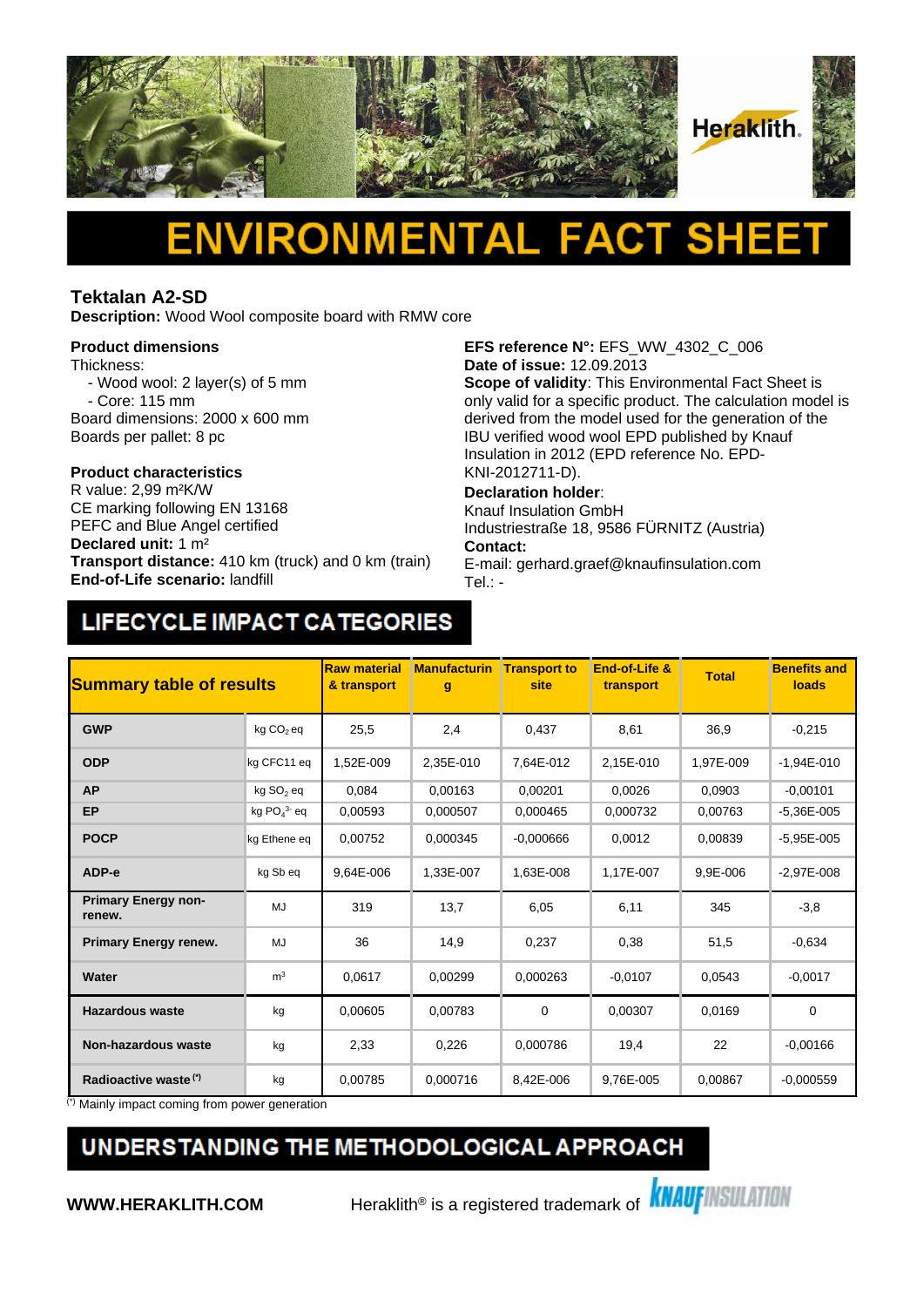

#### **Objectives**

Knauf Insulation is committed to making information about the environmental impact relating to products it places on the market available upon request. The format for presenting this information can either be a standard verified EPD or a simpler Environmental Fact Sheet based on a verified EPD.

The results are based on the LCA of Wood Wool insulation products produced by Knauf Insulation as an average from three different sites, Oosterhout (The Netherlands), Simbach (Germany) and Zalaegerszeg (Hungary).

The areas of application of the wood wool boards include underground parking, basement ceiling and pitched roof, etc.

#### **System boundaries**

The assessment is based on a "Cradle to Gate" LCA with the following additional stages: transportation to job site and end of life stages. Benefits and loads beyond the system boundaries are not included in the total. The 'Cradle to Gate' assessment takes into consideration the following stages of the life cycle: from raw material extraction, (including the necessary upstream processes, auxiliaries, transports and energy supply), the manufacturing and transportation to construction site, as well as the transportation to and the end LCA of life itself. The end of life and the benefits and loads beyond the system boundaries are based on landfill scenarios.

#### **Scope**

Standards: the environmental data reported in this Environmental Fact Sheet are based on calculation rules according to EN 15804 (see annex).The Life Cycle Assessment (LCA) follows ISO 14040:2006 and ISO 14044:2006.

### **Data and tools**

The model used for the calculation of the LCA results is derived from a verified EPD model. In order to calculate results according to EN 15804, the original model was updated with background LCA datasets from 2012 and slightly adapted (e.g. modules according to EN 15804 and generic end-of-life modules). GaBi 6 software and data were used for modeling and calculation of results. [www.gabi-software.com](http://www.gabi-software.com)

### **Verification**

The results and the consistency with the abovementioned standards have been checked through an extensive internal review applying PE INTERNATIONAL's quality standards. The original underlying LCA model for Wood Wool was verified by IBU in 2012 and communicated in three Environmental Product Declarations (EPDs). The current calculation has been conducted INTERNATIONAL AG according to the requirements of the PCR "Holzwerkstoffe" /PCR 2011/

### **ENVIRONMENTAL INDICATORS**

**Global Warming Potential** (GPW): impact of greenhouse gases such as carbon dioxide (CO<sub>2</sub>) or methane.

**Ozone Depletion Potential** (ODP): relative impact that the product can cause to the stratospheric ozone layer.

**Acidification Potential** (AP): the acidification of soils and waters predominantly occurs through the transformation of air pollutants into acids

**Eutrophication Potential** (EP): impact of nitrification by nitrogen and phosphorus to aquatic and terrestrial ecosystems, for example through algal blooms, disturbing the balance between species.

**Photochemical Ozone Creation Potential** (POCP): also known as summer smog, the impact from oxidizing of volatile compounds in the presence of nitrogen oxides (NOx) which frees ozone in the lower atmosphere

**Abiotic Depletion Potential element** (ADP- e): impact from depletion of resources excluding fossil fuel resources (such as oil or natural gas) expressed in equivalent antimony so to take into account scarcity of resources.

**Non-renewable Primary Energy**: non-renewable energy resources required to manufacture the product. Sources of nonrenewable energy are fossil fuels and uranium**.**

**Renewable Primary Energy:** renewable energy resources required to manufacture the product. Sources of renewable energy are biomass, wind, solar or hydraulic sources for example.

**Net fresh water**: input of net fresh water consumed in the life cycle stages ("blue water consumption" equals evaporated water).

**Annex to Environmental Fact Sheet N° EFS\_WW\_4302\_C\_006**

Complete results according to EN 15804 presentation

**RESULTS OF THE LCA - ENVIRONMENTAL IMPACT:** 1 m² Tektalan A2-SD

**WWW.HERAKLITH.COM** Peraklith® is a registered trademark of **KNAUFINSULATION**